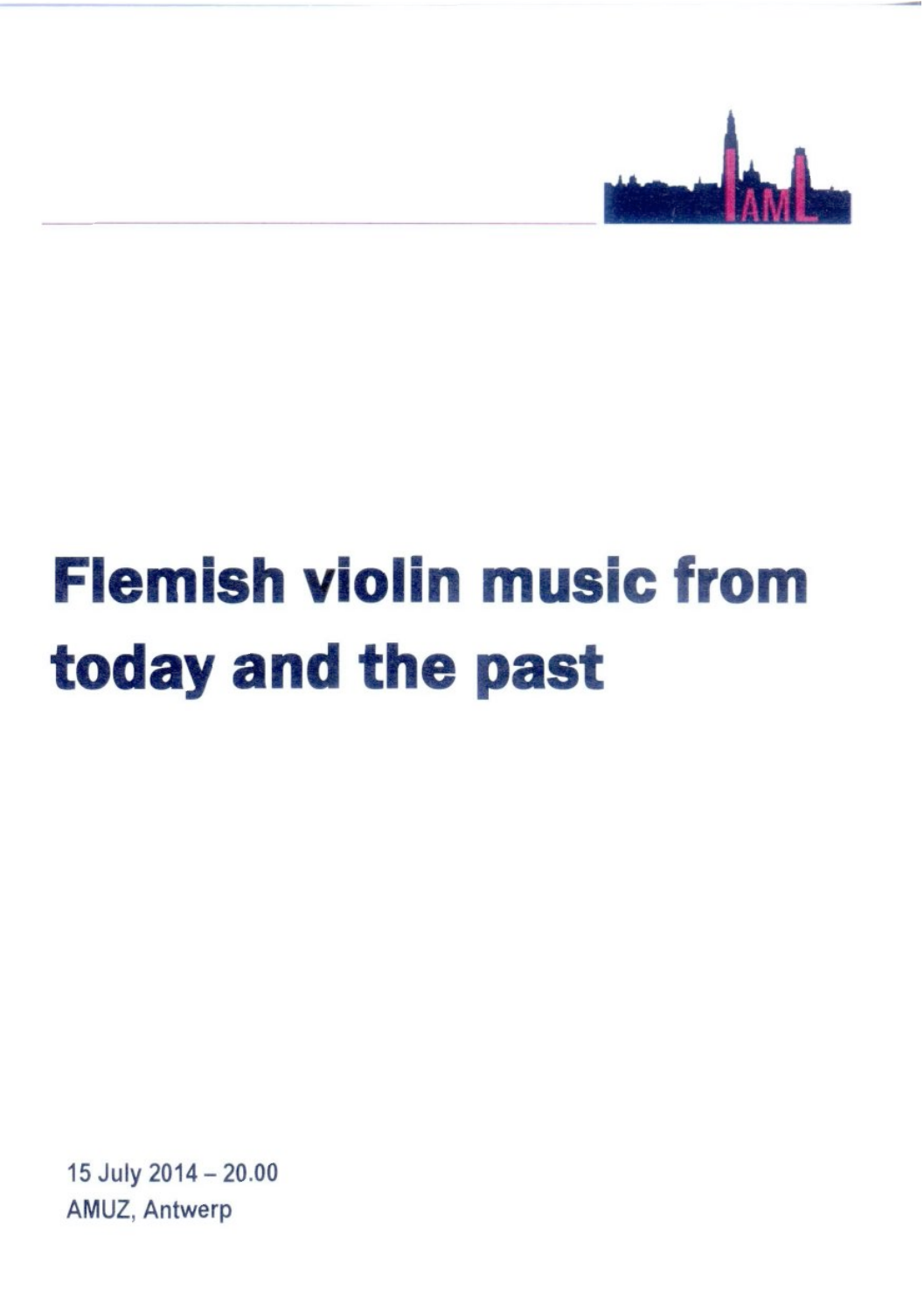

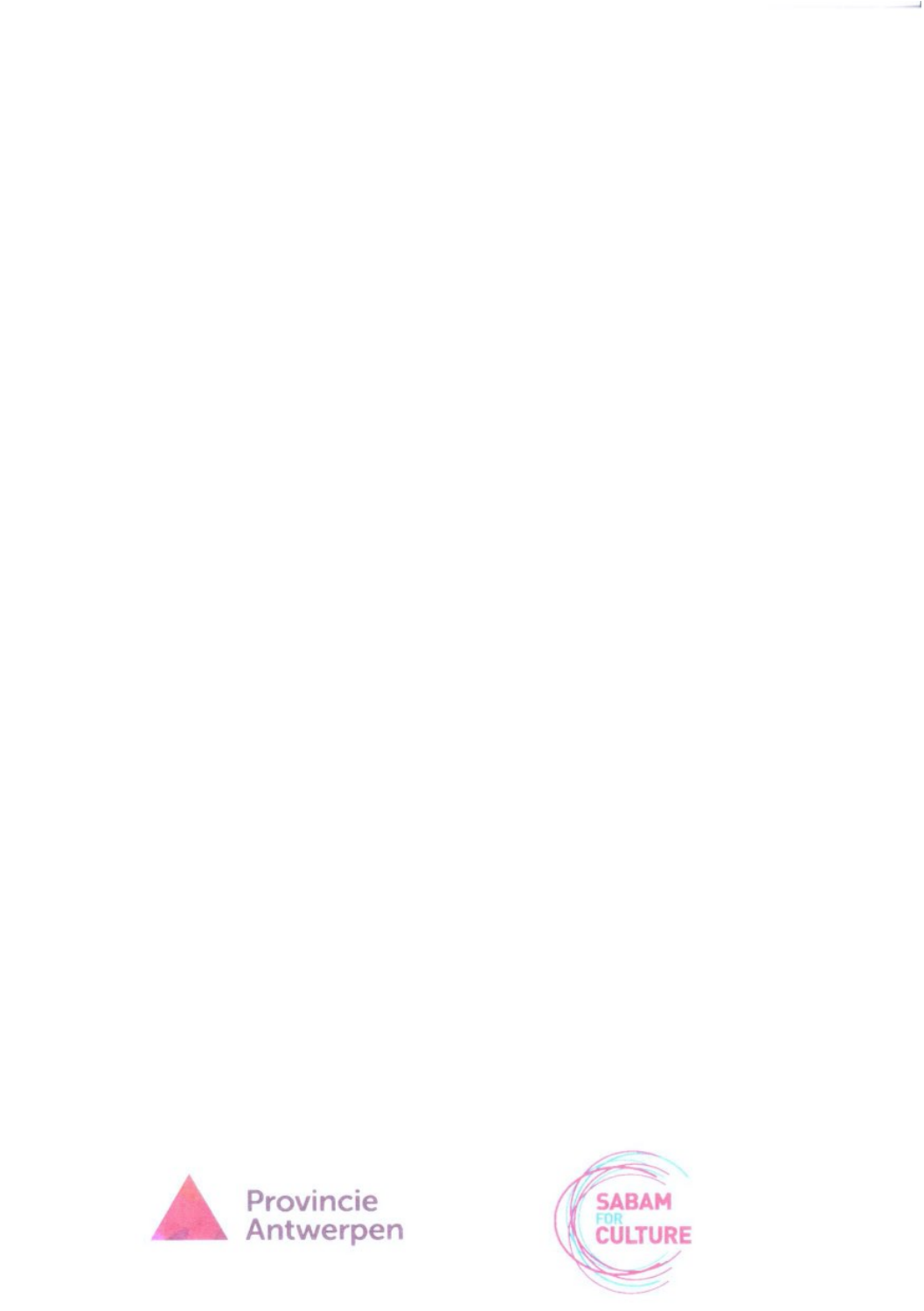## **Programme**

Sonate nr. 6 opus 1 — Willem Gommaar Kennis (1717-1789) *Andante Allegro assai* Vioolsonate — Pieter Van Maldere (1729-1768)

Fantasie nr. 3 — Peter Benoit (1834-1901)

Sonate voor viool en piano — August De Boeck (1865-1937)

Spilliaert triptiek — Frits Celis (1929)

The eye — Frank Agsteribbe (1968)

Violinist: Guido De Neve Cembalist; Frank Agsteribbe Pianist: Jozef De Beenhouwer

*Kennis and Van Maldere will be played on a ,.Hendrrk Willems" violin, built in Ghent in 1692 (baroque mounting); De Boeck, Celis and Agsteribbe will be played on a .,Mathys Hofmans" violin, built in Antwerp in 1650 (modern mounting).*

We wish to congratulate composer Frits Celis, who recently turned 85!

Be welcome for a drink in the foyer after the concert, offered to you by IAML Antwerp.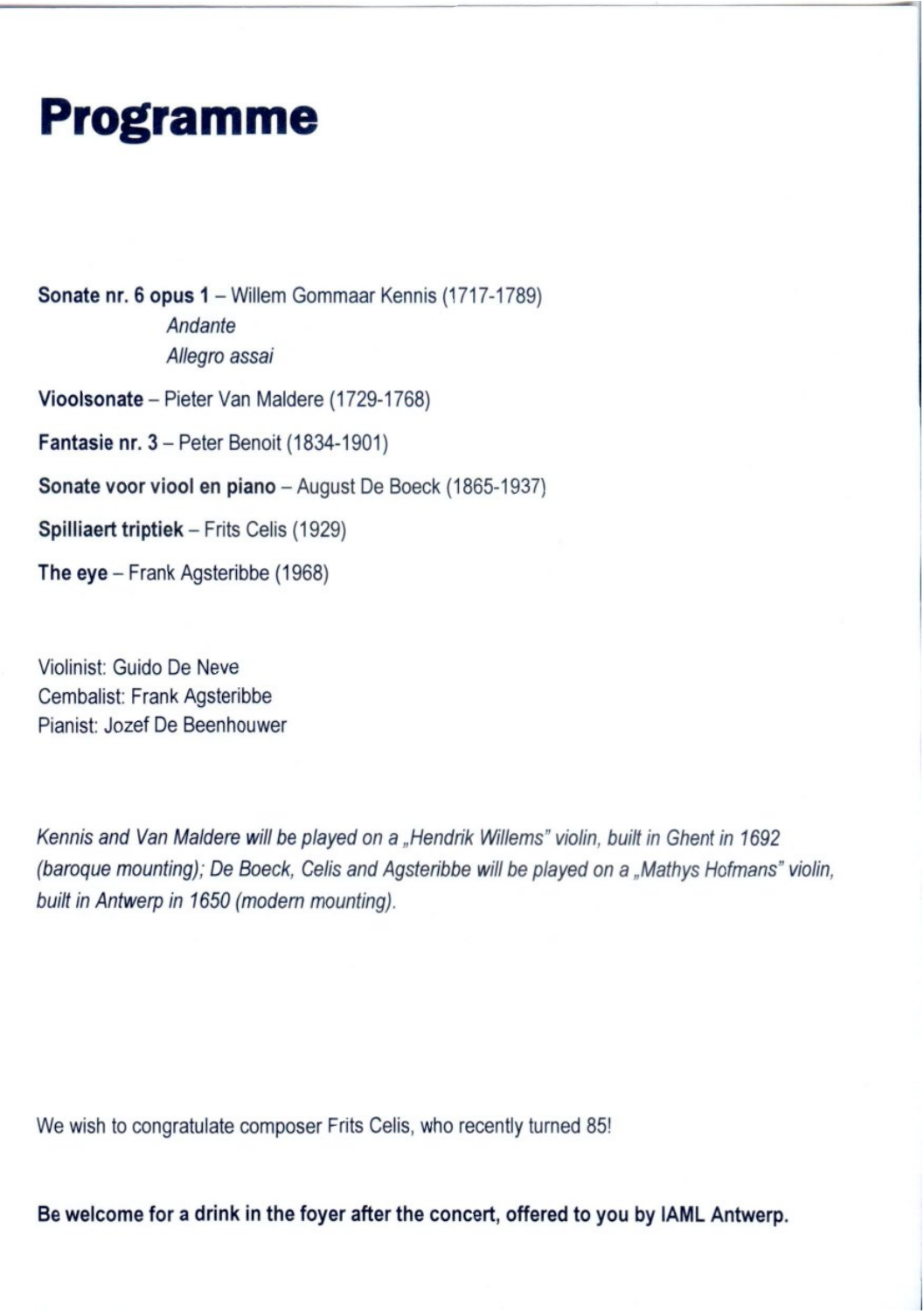Guido de Neve is a passionate violinist, who once was dubbed "the new torchbearer of the Belgian violin school'. Already at a very tender age he showed an exceptional musical talent, being admitted to the conservatory of Brussels at eleven. His encounter with the Hungarian violinist Sandor Végh in 1984 had a tremendous impact on his studies and autodidactic ambitions. He developed a very personal style of interpretation, much appreciated at home and abroad. He also enjoys worldwide fame for his research and for the editing of unpublished manuscripts. Guido de Neve performed with the Eugène Isaÿe Ensemble and the Spiegel String Quartet, but later also as a soloist and in duo. Lately he has been applying himself to the baroque violin. He forms a duo with harpsichordist Frank Agsteribbe. with whom he performs music by Vivaldi and J.S. Bach on a baroque instrument built by Hendrik Willems in 1692.

Frank Agsteribbe is a versatile musician as well as a conductor, keyboard player and composer. In all these activities. he strives for direct expression, plasticity and lively colourfulness, both in opera — as a conductor and continuo player, and in baroque or contemporary music. After his organ studies at the Royal Flemish Conservatory of Music in Antwerp. he studied harpsichord with Jos Van Immerseel. He played with La Petite Bande, Huelgas Ensemble and Anima Eterna, performing in different European countries, Mexico and China. He is the founder, harpsichordist and conductor of the Belgian baroque orchestra BRock. He is also the conductor of the vocal ensemble cantoLX in Luxembourg and he used to work as a guest conductor for Collegium Vocale in Ghent. Furthermore, he assisted René Jacobs in La Monnaie and Andreas Spering at the festival of Aix-en-Provence. He conducted the National Orchestra of Belgium, the Luxembourg Philharmonic Orchestra, the National Orchestra of Portugal and Concerto Köln. As a composer, he made important creations and recordings in Brasil, Berlin (Konzerthaus and Deutsche Oper) and during the Gaudeamus Festival in Amsterdam. He wrote for the music theatre Transparant, the Flemish Radio Orchestra and many chamber music ensembles. Since 1989, Agsteribbe works as a teacher and project leader at the Royal Conservatory of Antwerp.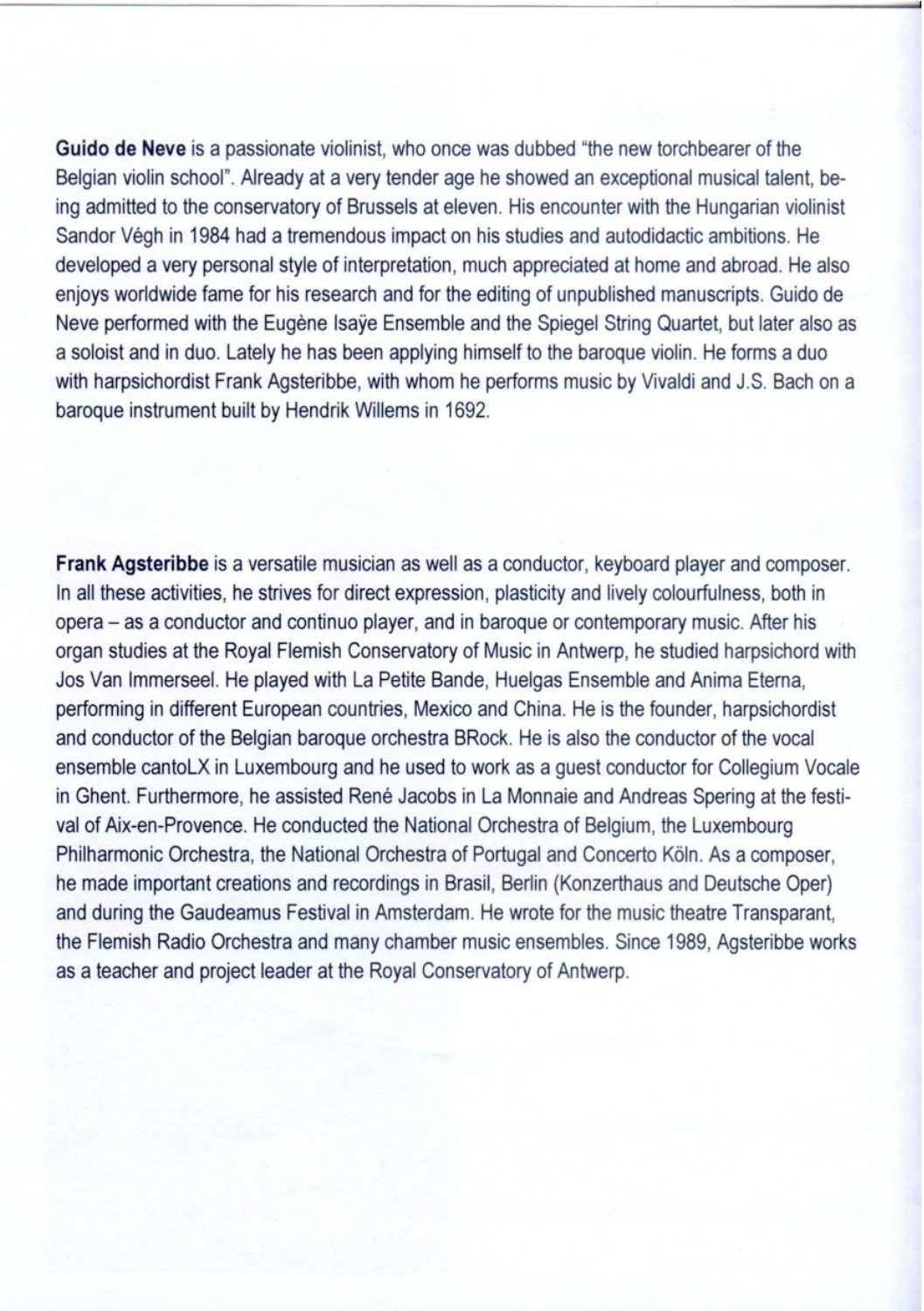Jozef De Beenhouwer studied at the Chapelle Reine Elisabeth in Argenteuil, Belgium and at the Royal Flemish Conservatory in Antwerp with Lode Backx. In 1975 he obtained his final degree suma cum laude, followed by several more distinctions including the Annie Rutzky Prize. He has performed as an accompanist (of Robert Holl, Ria Bollen and Nina Stemme, among others), and as a soloist both in recitals and in works with orchestra in Belgium, the Netherlands. Germany, Austria. France, England, Italy. Portugal and the USA. In 1986 he gave the first performance of Robert Schumann's 'Concertsatz' (1839) with the Vienna Symphony Orchestra, and in 1992, that of a concert movement Clara Schumann wrote in 1847, both unfinished works which he completed himself. Jozef De Beenhouwer has made numerous recordings. For two. of works by the Belgian composers Peter Benoit and Joseph Ryelandt, he obtained Caecilia Prizes. In 1991 he made the first complete recording, on 3 CD's, of the piano works by Clara Schumann. For his outstanding efforts on behalf of the works of Robert and Clara Schumann he was awarded the 1993 Schumann Prize of the city of Zwickau. He was an official accompanist at the Queen Elisabeth Competition from 1986 until 1996. At present Jozef De Beenhouwer is a professor at the Royal Flemish Conservatory of Antwerp. He is artistic director of the Brussels Lunchtime Concerts since 1990.